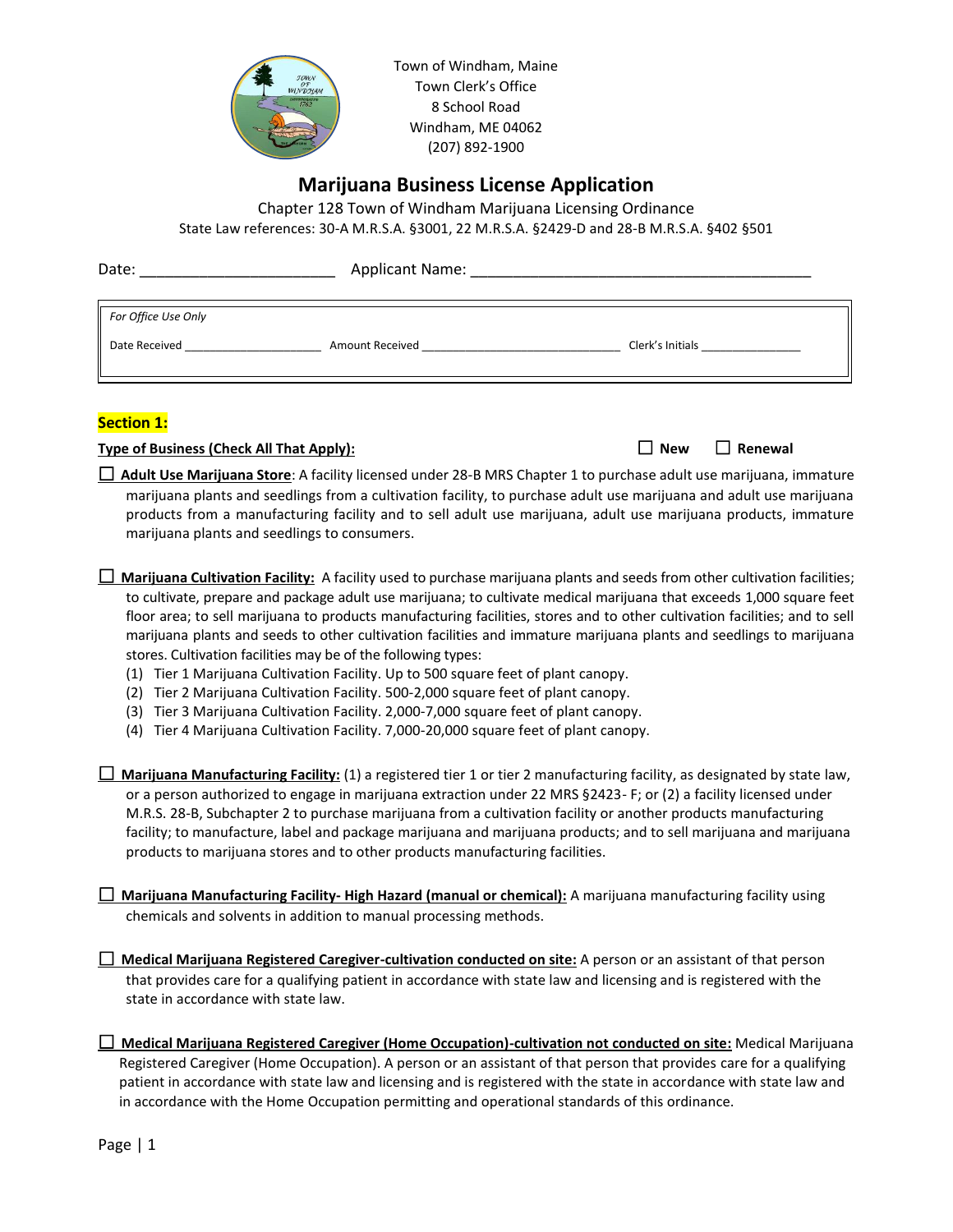#### **Town of Windham Marijuana Business License Application**

 **Marijuana Testing Facility:** A public or private laboratory that is authorized and accredited in accordance with state law for the research and analysis of marijuana, marijuana products or other substances for contaminants, safety or potency.

 **Medical Marijuana Caregiver Retail Store:** A store that has attributes generally associated with retail stores, including, but not limited to, a fixed location, a sign, regular business hours, accessibility to the public and sales of goods or services directly to a consumer, and that is used by a registered caregiver to offer marijuana plants or harvested marijuana for sale to qualifying patients.

\_\_**Marijuana Registered Dispensary:** An entity registered under 22 M.R.S. § 2425-A that acquires, possesses, cultivates, manufactures, delivers, transfers, transports, sells, supplies or dispenses marijuana plants or harvested marijuana or related supplies and educational materials to qualifying patients and the caregivers of those patients.

## **Section 2:**

| Change of premises or Ownership? $\Box$ YES $\Box$ NO                                                         |  |  |  |  |
|---------------------------------------------------------------------------------------------------------------|--|--|--|--|
|                                                                                                               |  |  |  |  |
|                                                                                                               |  |  |  |  |
|                                                                                                               |  |  |  |  |
|                                                                                                               |  |  |  |  |
| President or Individual Owner of Business (if a corporation, please provide a completed Management Affidavit, |  |  |  |  |
|                                                                                                               |  |  |  |  |
|                                                                                                               |  |  |  |  |
|                                                                                                               |  |  |  |  |
|                                                                                                               |  |  |  |  |
|                                                                                                               |  |  |  |  |
|                                                                                                               |  |  |  |  |
|                                                                                                               |  |  |  |  |
| Days & Hours of Operation:                                                                                    |  |  |  |  |

\_\_\_\_\_\_\_\_\_\_\_\_\_\_\_\_\_\_\_\_\_\_\_\_\_\_\_\_\_\_\_\_\_\_\_\_\_\_\_\_\_\_\_\_\_\_\_\_\_\_\_\_\_\_\_\_\_\_\_\_\_\_\_\_\_\_\_\_\_\_\_\_\_\_\_\_\_\_\_\_\_\_\_\_\_\_\_\_\_\_\_\_\_

 $\mathcal{L}_\mathcal{L} = \{ \mathcal{L}_\mathcal{L} = \{ \mathcal{L}_\mathcal{L} = \{ \mathcal{L}_\mathcal{L} = \{ \mathcal{L}_\mathcal{L} = \{ \mathcal{L}_\mathcal{L} = \{ \mathcal{L}_\mathcal{L} = \{ \mathcal{L}_\mathcal{L} = \{ \mathcal{L}_\mathcal{L} = \{ \mathcal{L}_\mathcal{L} = \{ \mathcal{L}_\mathcal{L} = \{ \mathcal{L}_\mathcal{L} = \{ \mathcal{L}_\mathcal{L} = \{ \mathcal{L}_\mathcal{L} = \{ \mathcal{L}_\mathcal{$ 

\_\_\_\_\_\_\_\_\_\_\_\_\_\_\_\_\_\_\_\_\_\_\_\_\_\_\_\_\_\_\_\_\_\_\_\_\_\_\_\_\_\_\_\_\_\_\_\_\_\_\_\_\_\_\_\_\_\_\_\_\_\_\_\_\_\_\_\_\_\_\_\_\_\_\_\_\_\_\_\_\_\_\_\_\_\_\_\_\_\_\_\_\_

Have you ever had a license for Marijuana Business suspended or revoked? If so, explain: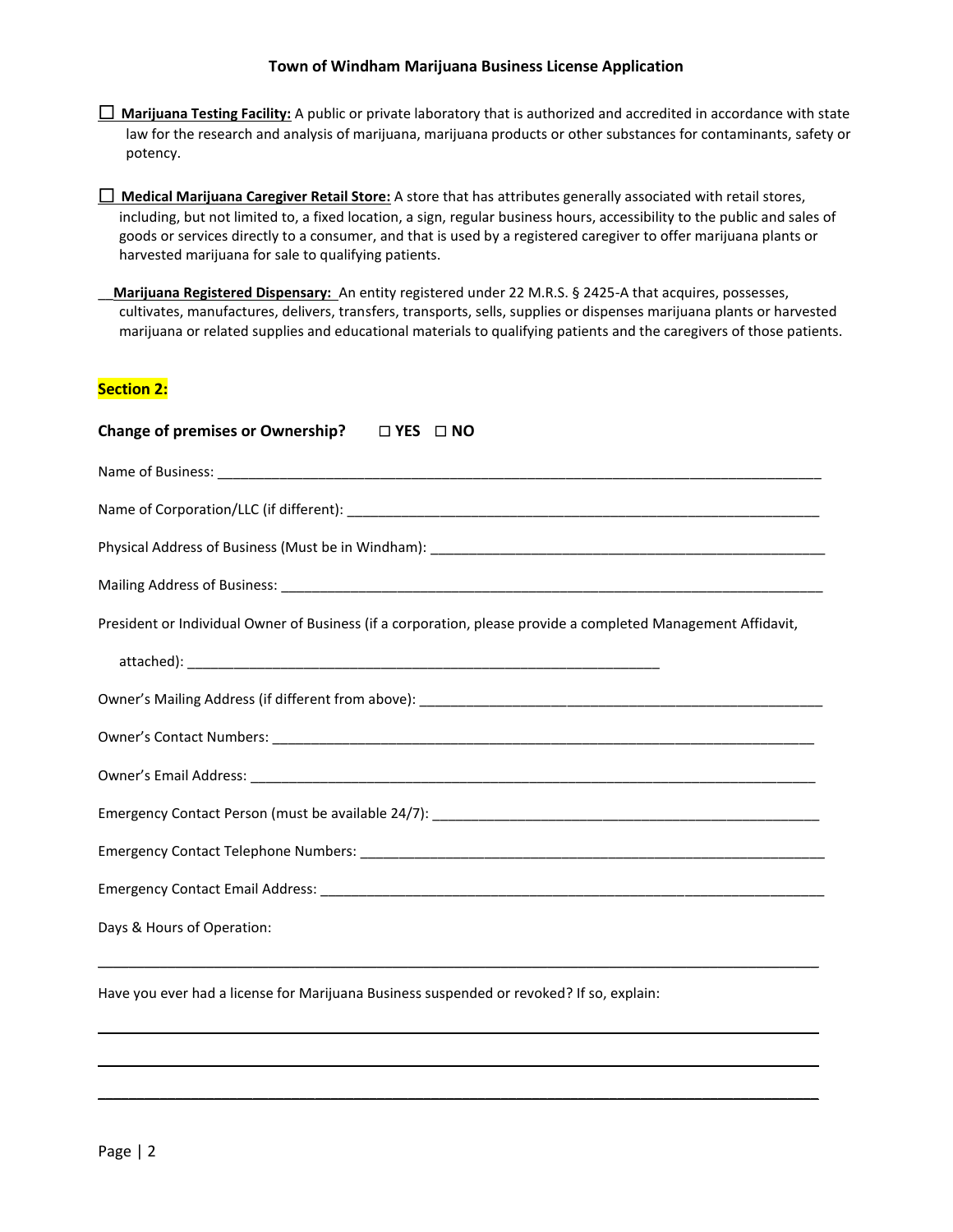### **Town of Windham Marijuana Business License Application**

Have you ever been issued a notice of violation by any state or municipality related to a Marijuana Business? If so, explain:

\_\_\_\_\_\_\_\_\_\_\_\_\_\_\_\_\_\_\_\_\_\_\_\_\_\_\_\_\_\_\_\_\_\_\_\_\_\_\_\_\_\_\_\_\_\_\_\_\_\_\_\_\_\_\_\_\_\_\_\_\_\_\_\_\_\_\_\_\_\_\_\_\_\_\_\_\_\_\_\_\_\_\_\_\_\_\_\_\_\_\_\_\_

 $\mathcal{L}_\mathcal{L} = \{ \mathcal{L}_\mathcal{L} = \{ \mathcal{L}_\mathcal{L} = \{ \mathcal{L}_\mathcal{L} = \{ \mathcal{L}_\mathcal{L} = \{ \mathcal{L}_\mathcal{L} = \{ \mathcal{L}_\mathcal{L} = \{ \mathcal{L}_\mathcal{L} = \{ \mathcal{L}_\mathcal{L} = \{ \mathcal{L}_\mathcal{L} = \{ \mathcal{L}_\mathcal{L} = \{ \mathcal{L}_\mathcal{L} = \{ \mathcal{L}_\mathcal{L} = \{ \mathcal{L}_\mathcal{L} = \{ \mathcal{L}_\mathcal{$ 

 $\mathcal{L}_\mathcal{L} = \{ \mathcal{L}_\mathcal{L} = \{ \mathcal{L}_\mathcal{L} = \{ \mathcal{L}_\mathcal{L} = \{ \mathcal{L}_\mathcal{L} = \{ \mathcal{L}_\mathcal{L} = \{ \mathcal{L}_\mathcal{L} = \{ \mathcal{L}_\mathcal{L} = \{ \mathcal{L}_\mathcal{L} = \{ \mathcal{L}_\mathcal{L} = \{ \mathcal{L}_\mathcal{L} = \{ \mathcal{L}_\mathcal{L} = \{ \mathcal{L}_\mathcal{L} = \{ \mathcal{L}_\mathcal{L} = \{ \mathcal{L}_\mathcal{$ 

\_\_\_\_\_\_\_\_\_\_\_\_\_\_\_\_\_\_\_\_\_\_\_\_\_\_\_\_\_\_\_\_\_\_\_\_\_\_\_\_\_\_\_\_\_\_\_\_\_\_\_\_\_\_\_\_\_\_\_\_\_\_\_\_\_\_\_\_\_\_\_\_\_\_\_\_\_\_\_\_\_\_\_\_\_\_\_\_\_\_\_\_\_

 $\mathcal{L}_\mathcal{L} = \{ \mathcal{L}_\mathcal{L} = \{ \mathcal{L}_\mathcal{L} = \{ \mathcal{L}_\mathcal{L} = \{ \mathcal{L}_\mathcal{L} = \{ \mathcal{L}_\mathcal{L} = \{ \mathcal{L}_\mathcal{L} = \{ \mathcal{L}_\mathcal{L} = \{ \mathcal{L}_\mathcal{L} = \{ \mathcal{L}_\mathcal{L} = \{ \mathcal{L}_\mathcal{L} = \{ \mathcal{L}_\mathcal{L} = \{ \mathcal{L}_\mathcal{L} = \{ \mathcal{L}_\mathcal{L} = \{ \mathcal{L}_\mathcal{$ 

 $\mathcal{L}_\mathcal{L} = \{ \mathcal{L}_\mathcal{L} = \{ \mathcal{L}_\mathcal{L} = \{ \mathcal{L}_\mathcal{L} = \{ \mathcal{L}_\mathcal{L} = \{ \mathcal{L}_\mathcal{L} = \{ \mathcal{L}_\mathcal{L} = \{ \mathcal{L}_\mathcal{L} = \{ \mathcal{L}_\mathcal{L} = \{ \mathcal{L}_\mathcal{L} = \{ \mathcal{L}_\mathcal{L} = \{ \mathcal{L}_\mathcal{L} = \{ \mathcal{L}_\mathcal{L} = \{ \mathcal{L}_\mathcal{L} = \{ \mathcal{L}_\mathcal{$ 

 $\mathcal{L}_\mathcal{L} = \{ \mathcal{L}_\mathcal{L} = \{ \mathcal{L}_\mathcal{L} = \{ \mathcal{L}_\mathcal{L} = \{ \mathcal{L}_\mathcal{L} = \{ \mathcal{L}_\mathcal{L} = \{ \mathcal{L}_\mathcal{L} = \{ \mathcal{L}_\mathcal{L} = \{ \mathcal{L}_\mathcal{L} = \{ \mathcal{L}_\mathcal{L} = \{ \mathcal{L}_\mathcal{L} = \{ \mathcal{L}_\mathcal{L} = \{ \mathcal{L}_\mathcal{L} = \{ \mathcal{L}_\mathcal{L} = \{ \mathcal{L}_\mathcal{$ 

 $\mathcal{L}_\mathcal{L} = \{ \mathcal{L}_\mathcal{L} = \{ \mathcal{L}_\mathcal{L} = \{ \mathcal{L}_\mathcal{L} = \{ \mathcal{L}_\mathcal{L} = \{ \mathcal{L}_\mathcal{L} = \{ \mathcal{L}_\mathcal{L} = \{ \mathcal{L}_\mathcal{L} = \{ \mathcal{L}_\mathcal{L} = \{ \mathcal{L}_\mathcal{L} = \{ \mathcal{L}_\mathcal{L} = \{ \mathcal{L}_\mathcal{L} = \{ \mathcal{L}_\mathcal{L} = \{ \mathcal{L}_\mathcal{L} = \{ \mathcal{L}_\mathcal{$ 

Have you ever been convicted of a criminal violation arising out of the operation of a Marijuana Business? If so, provide the date, jurisdiction, nature of the offense and any penalty(ies) assessed:

Have you, within 10 years of the date of this application, been convicted of selling marijuana, alcohol or scheduled drugs to a minor? If so, provide the date, jurisdiction, nature of the offense and any penalty(ies) assessed:

 $\mathcal{L}_\mathcal{L} = \{ \mathcal{L}_\mathcal{L} = \{ \mathcal{L}_\mathcal{L} = \{ \mathcal{L}_\mathcal{L} = \{ \mathcal{L}_\mathcal{L} = \{ \mathcal{L}_\mathcal{L} = \{ \mathcal{L}_\mathcal{L} = \{ \mathcal{L}_\mathcal{L} = \{ \mathcal{L}_\mathcal{L} = \{ \mathcal{L}_\mathcal{L} = \{ \mathcal{L}_\mathcal{L} = \{ \mathcal{L}_\mathcal{L} = \{ \mathcal{L}_\mathcal{L} = \{ \mathcal{L}_\mathcal{L} = \{ \mathcal{L}_\mathcal{$ 

\_\_\_\_\_\_\_\_\_\_\_\_\_\_\_\_\_\_\_\_\_\_\_\_\_\_\_\_\_\_\_\_\_\_\_\_\_\_\_\_\_\_\_\_\_\_\_\_\_\_\_\_\_\_\_\_\_\_\_\_\_\_\_\_\_\_\_\_\_\_\_\_\_\_\_\_\_\_\_\_\_\_\_\_\_\_\_\_\_\_\_\_\_

 $\mathcal{L}_\mathcal{L} = \{ \mathcal{L}_\mathcal{L} = \{ \mathcal{L}_\mathcal{L} = \{ \mathcal{L}_\mathcal{L} = \{ \mathcal{L}_\mathcal{L} = \{ \mathcal{L}_\mathcal{L} = \{ \mathcal{L}_\mathcal{L} = \{ \mathcal{L}_\mathcal{L} = \{ \mathcal{L}_\mathcal{L} = \{ \mathcal{L}_\mathcal{L} = \{ \mathcal{L}_\mathcal{L} = \{ \mathcal{L}_\mathcal{L} = \{ \mathcal{L}_\mathcal{L} = \{ \mathcal{L}_\mathcal{L} = \{ \mathcal{L}_\mathcal{$ 

\_\_\_\_\_\_\_\_\_\_\_\_\_\_\_\_\_\_\_\_\_\_\_\_\_\_\_\_\_\_\_\_\_\_\_\_\_\_\_\_\_\_\_\_\_\_\_\_\_\_\_\_\_\_\_\_\_\_\_\_\_\_\_\_\_\_\_\_\_\_\_\_\_\_\_\_\_\_\_\_\_\_\_\_\_\_\_\_\_\_\_\_\_

What interest do you have in the business premises for which licensure is sought (e.g. deed, lease, purchase and sale agreement, etc.)? Attach deed or lease if that is the source of your interest.

 $\mathcal{L}_\mathcal{L} = \{ \mathcal{L}_\mathcal{L} = \{ \mathcal{L}_\mathcal{L} = \{ \mathcal{L}_\mathcal{L} = \{ \mathcal{L}_\mathcal{L} = \{ \mathcal{L}_\mathcal{L} = \{ \mathcal{L}_\mathcal{L} = \{ \mathcal{L}_\mathcal{L} = \{ \mathcal{L}_\mathcal{L} = \{ \mathcal{L}_\mathcal{L} = \{ \mathcal{L}_\mathcal{L} = \{ \mathcal{L}_\mathcal{L} = \{ \mathcal{L}_\mathcal{L} = \{ \mathcal{L}_\mathcal{L} = \{ \mathcal{L}_\mathcal{$ 

\_\_\_\_\_\_\_\_\_\_\_\_\_\_\_\_\_\_\_\_\_\_\_\_\_\_\_\_\_\_\_\_\_\_\_\_\_\_\_\_\_\_\_\_\_\_\_\_\_\_\_\_\_\_\_\_\_\_\_\_\_\_\_\_\_\_\_\_\_\_\_\_\_\_\_\_\_\_\_\_\_\_\_\_\_\_\_\_\_\_\_\_\_

 $\mathcal{L}_\mathcal{L} = \{ \mathcal{L}_\mathcal{L} = \{ \mathcal{L}_\mathcal{L} = \{ \mathcal{L}_\mathcal{L} = \{ \mathcal{L}_\mathcal{L} = \{ \mathcal{L}_\mathcal{L} = \{ \mathcal{L}_\mathcal{L} = \{ \mathcal{L}_\mathcal{L} = \{ \mathcal{L}_\mathcal{L} = \{ \mathcal{L}_\mathcal{L} = \{ \mathcal{L}_\mathcal{L} = \{ \mathcal{L}_\mathcal{L} = \{ \mathcal{L}_\mathcal{L} = \{ \mathcal{L}_\mathcal{L} = \{ \mathcal{L}_\mathcal{$ 

\_\_\_\_\_\_\_\_\_\_\_\_\_\_\_\_\_\_\_\_\_\_\_\_\_\_\_\_\_\_\_\_\_\_\_\_\_\_\_\_\_\_\_\_\_\_\_\_\_\_\_\_\_\_\_\_\_\_\_\_\_\_\_\_\_\_\_\_\_\_\_\_\_\_\_\_\_\_\_\_\_\_\_\_\_\_\_\_\_\_\_\_\_

I certify all the information in this application form and accompanying materials is true and accurate to the best of my knowledge.

\_\_\_\_\_\_\_\_\_\_\_\_\_\_\_\_\_\_\_\_\_\_\_\_\_\_\_\_\_\_\_\_\_\_\_\_\_\_\_\_\_\_\_\_\_\_\_\_\_\_\_ \_\_\_\_\_\_\_\_\_\_\_\_\_\_\_\_\_

Signature Date

Page | 3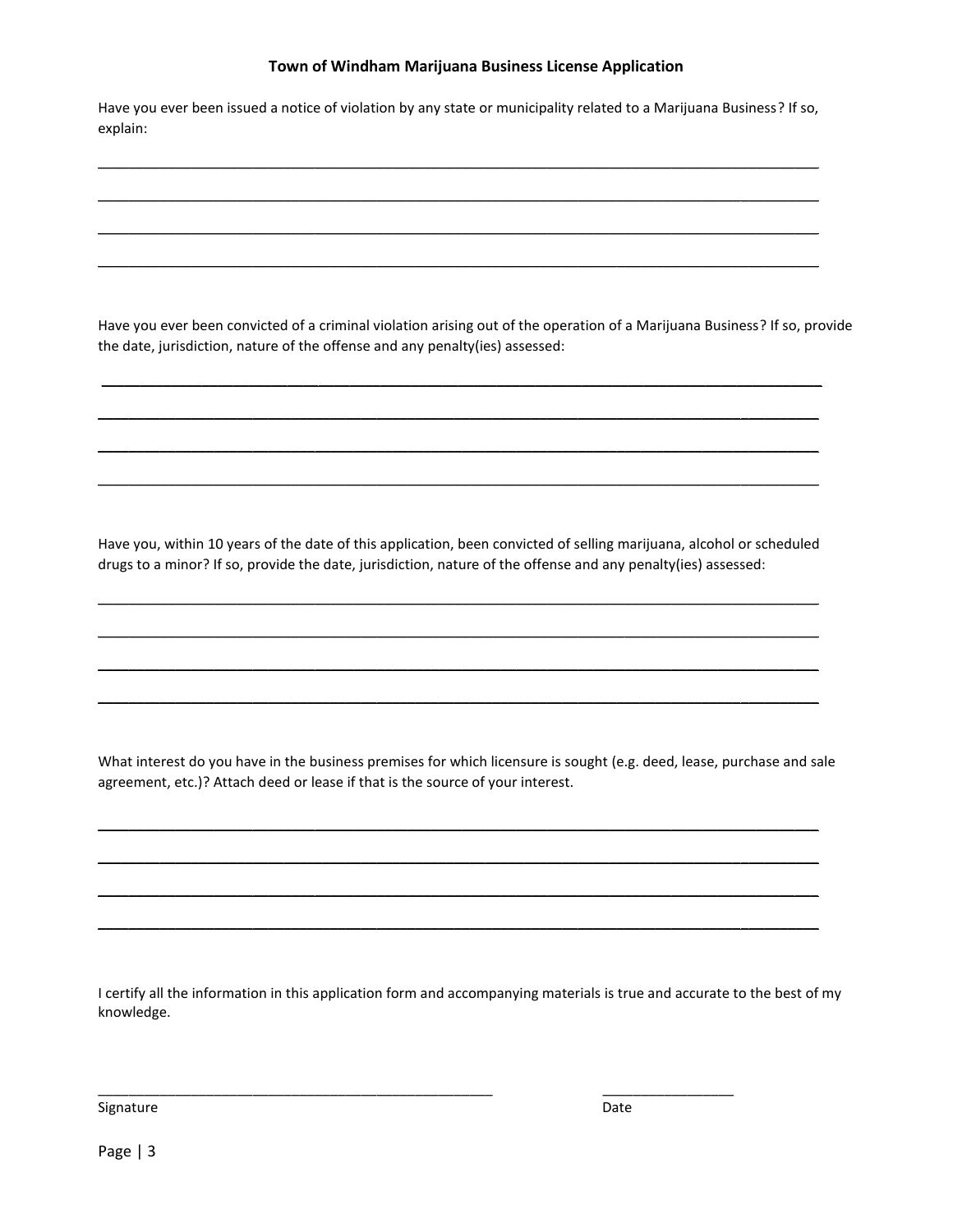The original signed copy of this application must be accompanied by:

- The required application and education fees.
- Two (2) collated submission packets **(one (1) packet if renewing),** which must include the required information found in Section 128-6 of the Marijuana Business Licensing Ordinance.
	- The checklist below offers a brief description of these requirements for the purpose of determining the completeness of a submission. Please use the Ordinance for assembling the submission packets.
- Electronic submission in PDF format **(new applications only)** of all application submission requirements.

## **Section 3:**

|                | <b>Application Submission Requirements</b>                                                                                                                                                                                                                                                                                                                                                                                                                                                                                                                              | Applicant | Staff |  |
|----------------|-------------------------------------------------------------------------------------------------------------------------------------------------------------------------------------------------------------------------------------------------------------------------------------------------------------------------------------------------------------------------------------------------------------------------------------------------------------------------------------------------------------------------------------------------------------------------|-----------|-------|--|
| 1              | Complete license application form                                                                                                                                                                                                                                                                                                                                                                                                                                                                                                                                       |           |       |  |
| $\overline{2}$ | Payment of the application and education fees                                                                                                                                                                                                                                                                                                                                                                                                                                                                                                                           |           |       |  |
| 3              | Copy of State License/ Conditional License / Caregiver registration (if received)                                                                                                                                                                                                                                                                                                                                                                                                                                                                                       |           |       |  |
| 4              | Copy of State License Application (for Businesses other than Caregiver / Caregiver<br>(home occupation)                                                                                                                                                                                                                                                                                                                                                                                                                                                                 |           |       |  |
| 5              | If not included in the Applicant's State License Application, attested copies of any<br>articles of incorporation, bylaws, operating agreement, partnership agreement, or<br>articles of association that govern the entity that will own and/or operate the<br>Marijuana Business.                                                                                                                                                                                                                                                                                     |           |       |  |
| 6              | Ownership affidavit notarized with a raised seal                                                                                                                                                                                                                                                                                                                                                                                                                                                                                                                        |           |       |  |
| 7              | Signed Background Check Release form for all owners of the business                                                                                                                                                                                                                                                                                                                                                                                                                                                                                                     |           |       |  |
| 8              | Evidence of all land use approvals (Planning and/or Code Enforcement)                                                                                                                                                                                                                                                                                                                                                                                                                                                                                                   |           |       |  |
| 9              | Evidence of all other local approvals, including food or victualer's license                                                                                                                                                                                                                                                                                                                                                                                                                                                                                            |           |       |  |
| 10             | A description and a floor plan of premises for which license is sought                                                                                                                                                                                                                                                                                                                                                                                                                                                                                                  |           |       |  |
| 11             | Copy of license(s) held for other Marijuana Business(es)                                                                                                                                                                                                                                                                                                                                                                                                                                                                                                                |           |       |  |
| 12             | Operations Plan (Adult Use Marijuana Stores, Medical Marijuana Caregiver Retail Stores<br>and Marijuana Registered Dispensaries only.<br>Security plan<br>➤<br>Provisions to ensure against loitering and using marijuana and marijuana products<br>➤<br>on or near the Premises<br>Protocols for hiring and training employees<br>➤<br>Experience and training in Maine's seed-to-sale tracking system<br>➤<br>Protocols for odor control and disposal of waste marijuana or marijuana products,<br>➤<br>and Protocols for ensuring the safety and security of product |           |       |  |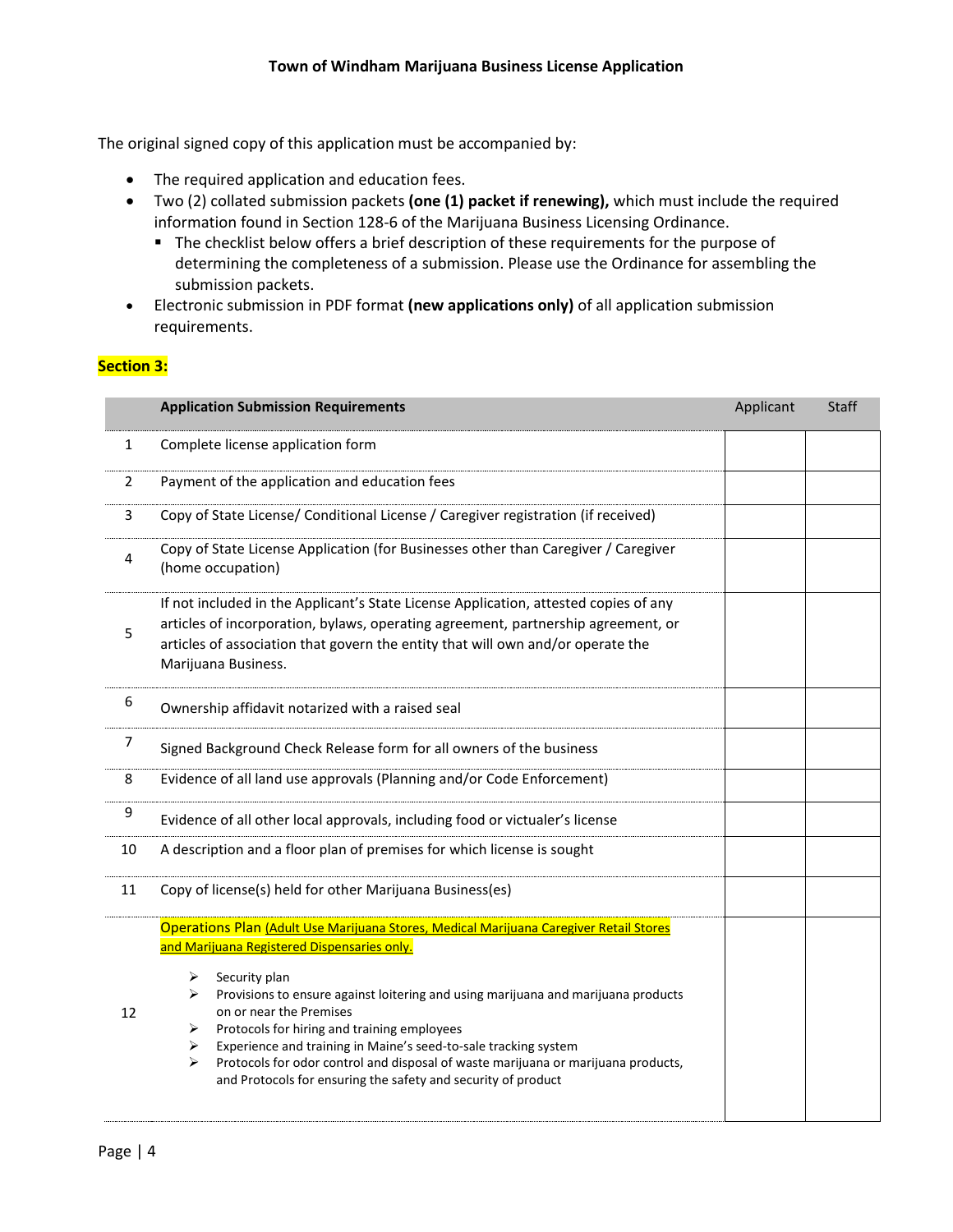# **Section 4:**

### **Fee Schedule:**

License Fee: Adult Use Marijuana Store - \$10,000 Marijuana Cultivation Facility Tier 1 - \$1,000 Tier 2 - \$5,000 Tier 3 - \$7,500 Tier 4 - \$10,000 Marijuana Manufacturing Facility - \$2,500 Marijuana Manufacturing Facility - High Hazard - \$5,000 Medical Marijuana Registered Caregiver - Cultivation conducted on site - \$500 Medical Marijuana Registered Caregiver (Home Occupation) - Cultivation not conducted on site - \$300 Marijuana Testing Facility - \$3,500 Medical Marijuana Caregiver Retail Store - \$10,000 Marijuana Registered Dispensary - \$10,000 Education fee: 40% of the license fee (minimum \$100) Total: **Payable by check: Town of Windham**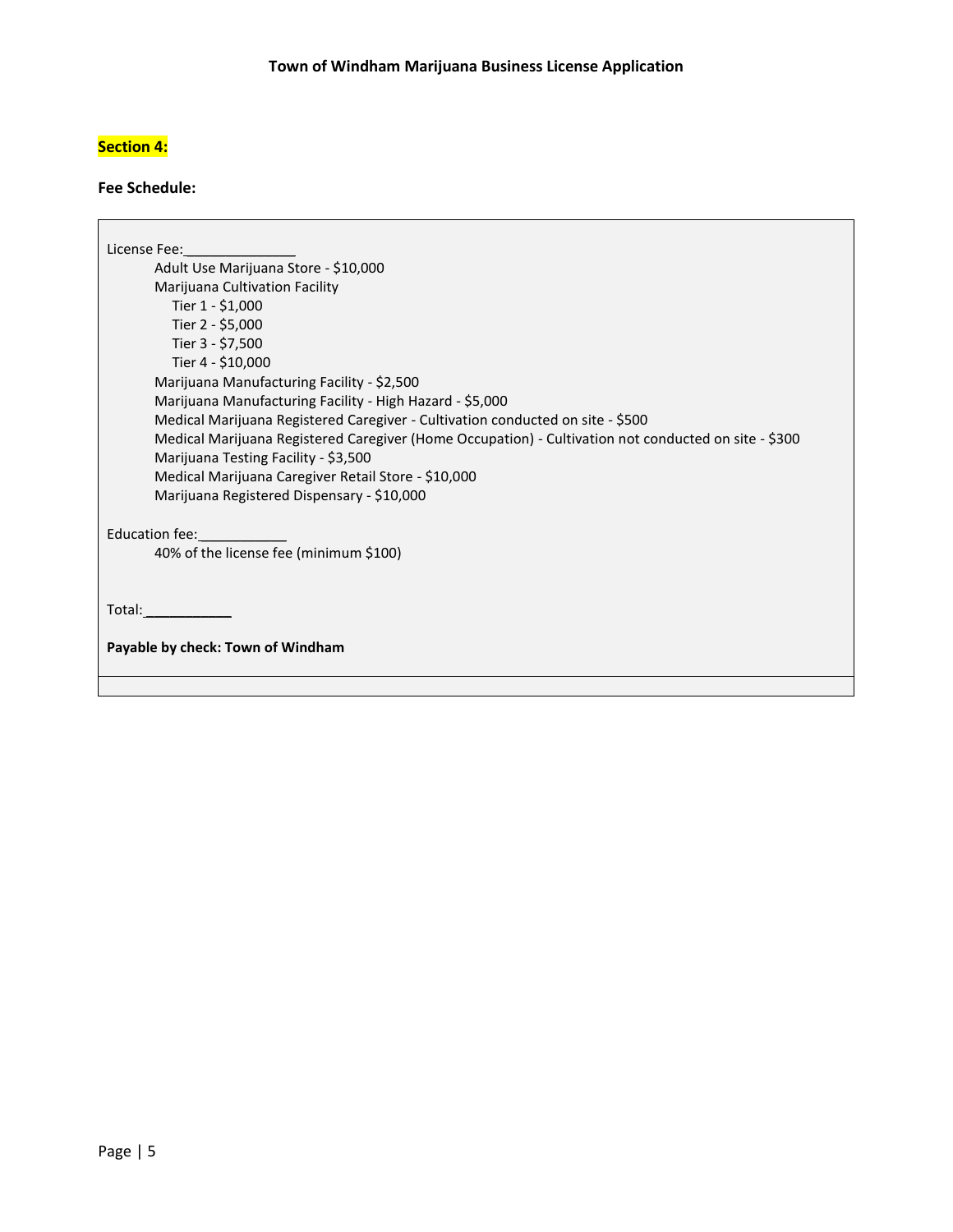### TOWN OF WINDHAM

#### OWNERSHIP AFFIDAVIT FOR MARIJUANA BUSINESS LICENSE

I, \_\_\_\_\_\_\_\_\_\_\_\_\_\_\_\_\_\_\_\_\_\_\_\_\_, hereby state and affirm to the best of my knowledge, that the following individuals represent all owners, officers, members, managers or partners of the Applicant,

1. Name:\_\_\_\_\_\_\_\_\_\_\_\_\_\_\_\_\_\_\_\_\_\_\_\_\_\_\_\_

Position:\_\_\_\_\_\_\_\_\_\_\_\_\_\_\_\_\_\_\_\_\_\_\_\_\_\_\_\_\_ Current residence address:

\_\_\_\_\_\_\_\_\_\_\_\_\_\_\_\_\_\_\_\_\_\_\_\_\_\_\_\_\_\_\_\_:

Other residence addresses held in last three years (list address and dates of residency):

\_\_\_\_\_\_\_\_\_\_\_\_\_\_\_\_\_\_\_\_\_\_\_\_\_\_\_\_\_\_\_\_\_\_\_\_\_\_\_\_\_\_\_\_\_\_\_\_\_\_\_\_\_\_\_\_\_\_\_\_\_\_\_\_\_\_\_\_\_\_\_\_\_\_\_\_\_\_ \_\_\_\_\_\_\_\_\_\_\_\_\_\_\_\_\_\_\_\_\_\_\_\_\_\_\_\_\_\_\_\_\_\_\_\_\_\_\_\_\_\_\_\_\_\_\_\_\_\_\_\_\_\_\_\_\_\_\_\_\_\_\_\_\_\_\_\_\_\_\_\_\_\_\_\_\_\_

This person is over age 21.

- 2. Name:\_\_\_\_\_\_\_\_\_\_\_\_\_\_\_\_\_\_\_\_\_\_\_\_\_\_\_\_
	- Position:\_\_\_\_\_\_\_\_\_\_\_\_\_\_\_\_\_\_\_\_\_\_\_\_\_\_\_\_\_

Current residence address:

Other residence addresses held in last three years (list address and dates of residency):

\_\_\_\_\_\_\_\_\_\_\_\_\_\_\_\_\_\_\_\_\_\_\_\_\_\_\_\_\_\_\_\_\_\_\_\_\_\_\_\_\_\_\_\_\_\_\_\_\_\_\_\_\_\_\_\_\_\_\_\_\_\_\_\_\_\_\_\_\_\_\_\_\_\_\_\_\_\_ \_\_\_\_\_\_\_\_\_\_\_\_\_\_\_\_\_\_\_\_\_\_\_\_\_\_\_\_\_\_\_\_\_\_\_\_\_\_\_\_\_\_\_\_\_\_\_\_\_\_\_\_\_\_\_\_\_\_\_\_\_\_\_\_\_\_\_\_\_\_\_\_\_\_\_\_\_\_

This person is over age 21.

- 3. Name:\_\_\_\_\_\_\_\_\_\_\_\_\_\_\_\_\_\_\_\_\_\_\_\_\_\_\_\_
	- Position:

Current residence address:\_\_\_\_\_\_\_\_\_\_\_\_\_\_\_\_\_\_\_\_\_\_\_\_\_\_\_\_\_\_\_\_\_\_\_\_\_\_\_\_\_\_

Other residence addresses held in last three years (list address and dates of residency):

\_\_\_\_\_\_\_\_\_\_\_\_\_\_\_\_\_\_\_\_\_\_\_\_\_\_\_\_\_\_\_\_\_\_\_\_\_\_\_\_\_\_\_\_\_\_\_\_\_\_\_\_\_\_\_\_\_\_\_\_\_\_\_\_\_\_\_\_\_\_\_\_\_\_\_\_\_\_ \_\_\_\_\_\_\_\_\_\_\_\_\_\_\_\_\_\_\_\_\_\_\_\_\_\_\_\_\_\_\_\_\_\_\_\_\_\_\_\_\_\_\_\_\_\_\_\_\_\_\_\_\_\_\_\_\_\_\_\_\_\_\_\_\_\_\_\_\_\_\_\_\_\_\_\_\_\_

This person is over age 21.

- 4. Name:\_\_\_\_\_\_\_\_\_\_\_\_\_\_\_\_\_\_\_\_\_\_\_\_\_\_\_\_
	- Position:

Current residence address:

Other residence addresses held in last three years (list address and dates of residency):

\_\_\_\_\_\_\_\_\_\_\_\_\_\_\_\_\_\_\_\_\_\_\_\_\_\_\_\_\_\_\_\_\_\_\_\_\_\_\_\_\_\_\_\_\_\_\_\_\_\_\_\_\_\_\_\_\_\_\_\_\_\_\_\_\_\_\_\_\_\_\_\_\_\_\_\_\_\_ \_\_\_\_\_\_\_\_\_\_\_\_\_\_\_\_\_\_\_\_\_\_\_\_\_\_\_\_\_\_\_\_\_\_\_\_\_\_\_\_\_\_\_\_\_\_\_\_\_\_\_\_\_\_\_\_\_\_\_\_\_\_\_\_\_\_\_\_\_\_\_\_\_\_\_\_\_\_

This person is over age 21.